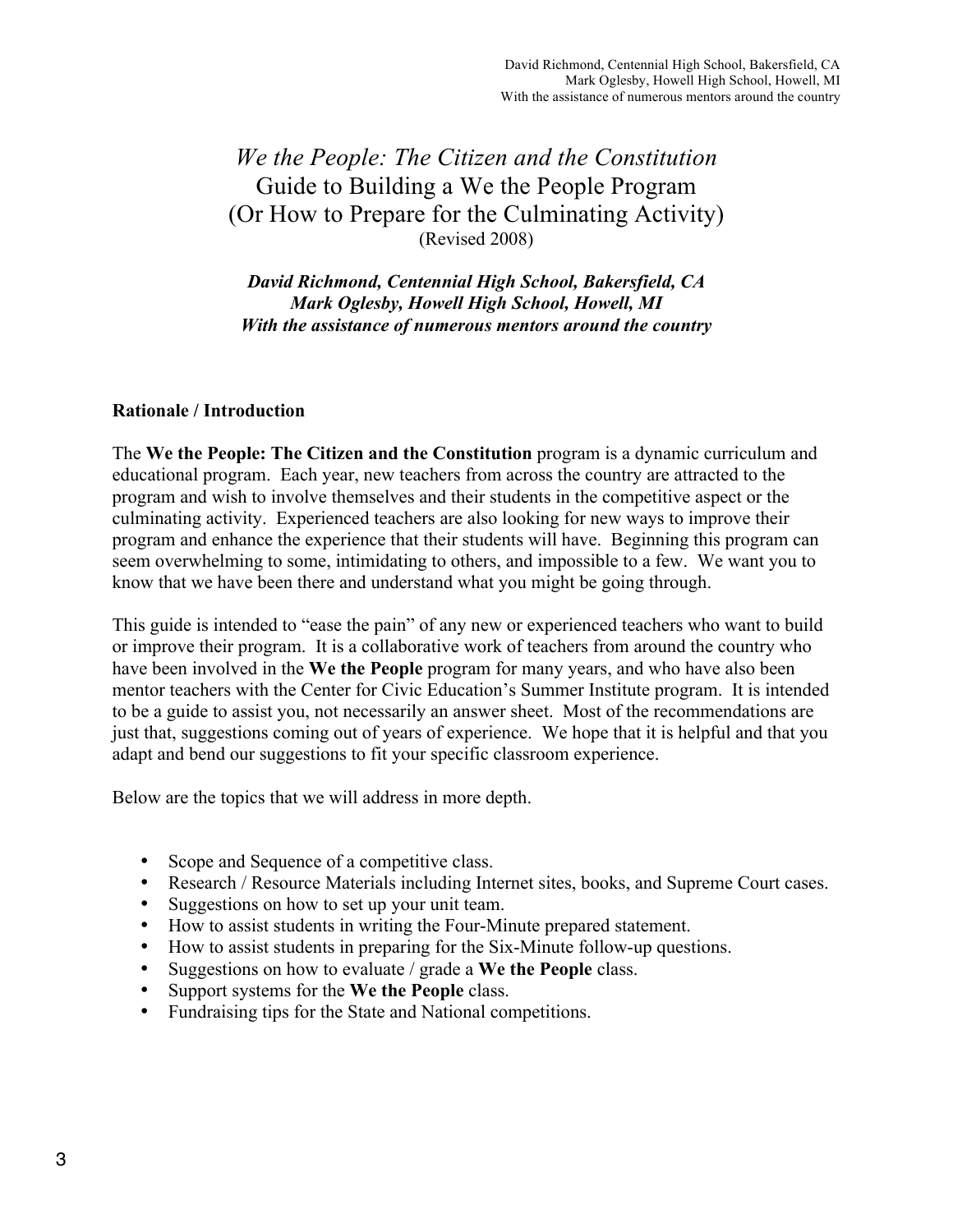**I. Scope and Sequence for an 18 week Semester Government Course/the Competitive Class.** The following recommendation is based upon a regular 18-week semester. For most of us the local competition falls somewhere between the  $11^{th}$  and  $15^{th}$  week of a semester. This is only intended to be a model and adaptation may be necessary.

| Unit               | Time Table             | <b>Suggested Extended/Enrichment Activities</b>    |
|--------------------|------------------------|----------------------------------------------------|
|                    |                        | From Teacher's Edition                             |
| Unit I:            | 3 Weeks Total          | Hobbes Enrichment Activity, pg. 10<br>$\bullet$    |
| Philosophical and  | Lesson 1-5 8 days      | Locke Enrichment Activity, pg. 31                  |
| Historical         | Lesson 6-7 4 days      | Declaration Activity, pg. 48                       |
| Foundations        |                        |                                                    |
| Unit II:           | 2 Weeks                | Articles Activity, pg. 66<br>$\bullet$             |
| Establishing and   | Lesson 8-9<br>1 Day    | Comparing Plans Activity, pg. 78                   |
| Debating the       | Lesson 10-12<br>5 Days | Constitution Activity, pg. 84                      |
| Constitution       | Lesson 13-14<br>3 Days | Fed/Anti-Fed Debate, pg. 102<br>$\bullet$          |
| Unit III:          | 2 Weeks                | Moot Court Activity on Marbury v.<br>$\bullet$     |
| Constitutional     | Lesson 15-16<br>3 Days | Madison                                            |
| Change             | Lesson 17-18<br>3 Days | Minor Party Activity, pg. 116<br>$\bullet$         |
|                    | Lesson 19-20<br>4 Days | Comparing Views Activity, pg. 121                  |
|                    |                        | Literacy Test Activity, pg. 140<br>$\bullet$       |
| Unit IV            | 3 Weeks                | Representation Activity, p. 150                    |
| American           | Lesson 21-22<br>3 Days | Impeachment Activity, p. 160                       |
| Institutions and   | Lesson 23-24<br>3 Day  | Presidential Power Activity, pg. 169               |
| Practices          | Lesson 25<br>2 Days    | Supreme Court Activity, pg. 182<br>$\bullet$       |
|                    | Lesson 26<br>2 Days    | Debate on South Dakota v. Dole and/or              |
|                    |                        | US v. Lopez                                        |
| Unit V             | 3 Weeks                | Rights Claims Activity, pg. 200<br>$\bullet$       |
| Rights in the Bill | Lesson 27<br>2 Days    | Case Study approach to leading cases               |
| of Rights          | Lesson 28-29<br>3 Days | Freedom to Assemble Activity, pg. 220              |
|                    | Lesson 30<br>2 Days    | Town Hall Meeting/Debate over                      |
|                    | Lesson 31-32<br>4 Days | Capital Punishment                                 |
| Unit VI            | 3 Weeks                | Naturalization Exam Activity, pg. 251<br>$\bullet$ |
| Challenges of      | Lesson 33-34<br>3 Days | Citizenship Activty, pgs. 259-260                  |
| Constitutional     | Lesson 35<br>2 Days    | Rights thru Amendment Activity, pgs.               |
| Democracy          | Lesson 36<br>2 Days    | 267-68                                             |
|                    | Lesson 37<br>2 Days    | Constitution Activity, pg. 276                     |
|                    | Lesson 38<br>2 Days    | Literacy Activity, pg. 284                         |
|                    | Lesson 39<br>1 Day     | Miniature Project Citizen                          |
|                    |                        |                                                    |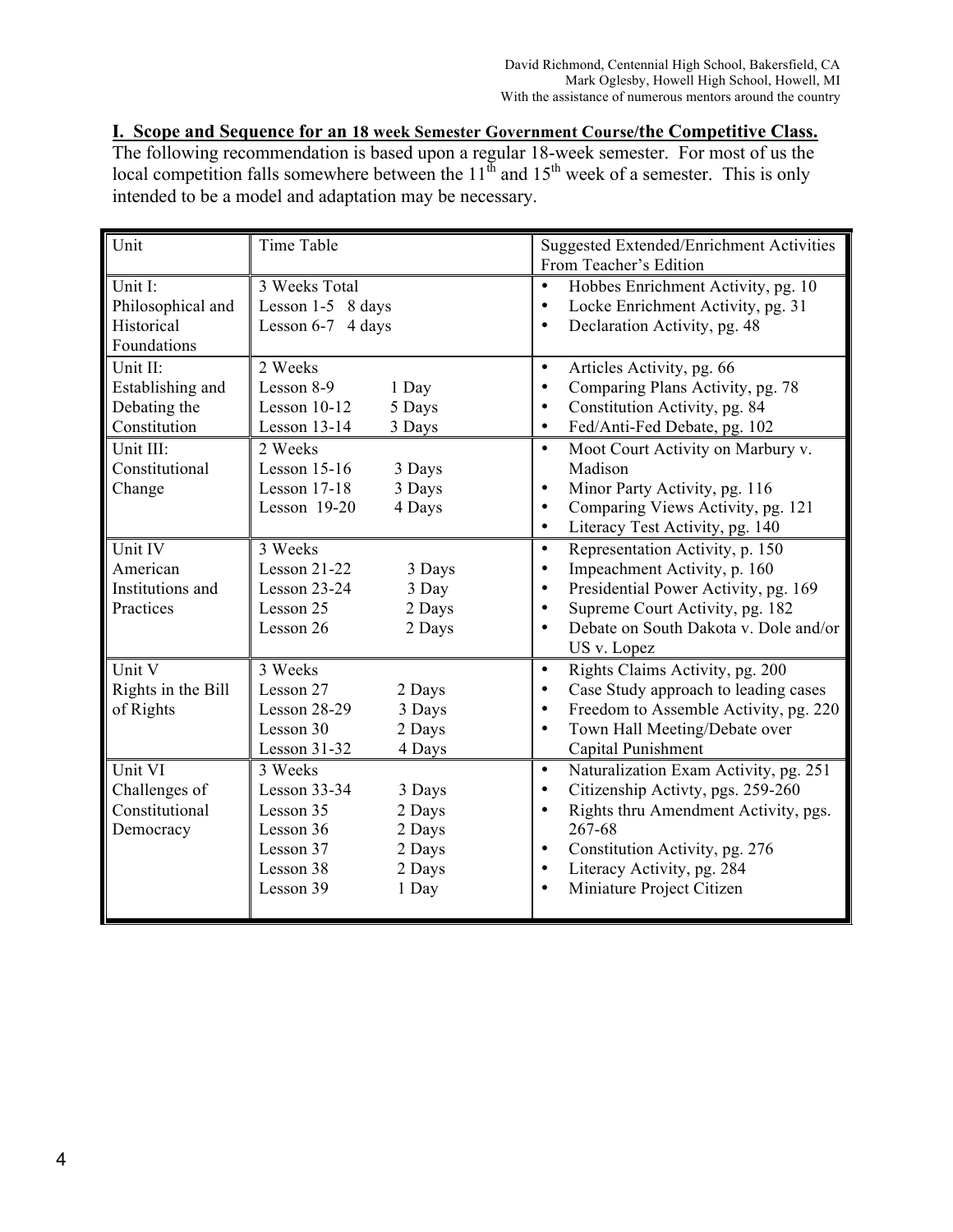### **II. Resource / Research Materials.**

### A. Internet Sites:

**We the People** teachers from around the country recommend the following Internet sites. We also HIGHLY recommend that you go to civiced.org to look at links as well as using the wtpcompanion.civiced.org site.

- www.civiced.org Center for Civic Education's website offers helpful hints, calendar information, links, and more.
- www.findlaw.com ability to search by topic or case; offers outstanding annotations of the Constitution; signup for daily email updates.
- www.law.cornell.edu Cornell site can be searched by cases, both current and historic, and topic; includes federal and state case law.
- oyez.nwu.edu Excellent site to search by title or topic; gives one page summary of case that presents facts of case, question presented, and conclusion.
- www.supremecourtus.gov United States Supreme Court site.
- $www.washingtonpost.com Great source for international and national news,$ OnPolitics page offers superb federal page in which you can view current Supreme Court docket and happenings within federal government.
- www.latimes.com Offers national and international news; politics page has good political sites link.
- www.nytimes.com Politics pages offers coverage of campaigns and polls, sign up for free daily email news.
- www.usatoday.com/news/nfront.htm News page has coverage of world, states and Washington DC; with links to local and state newspapers.
- thomas.loc.gov Library of Congress site offers legislative information including current legislation and committees.
- www.aclu.org American Civil Liberties Union site for constitutional issues and current events.
- www.nationalreview.com Conservative site for current issues.
- www.commoncause.org Government watchdog site for current issues.
- www.freedomforum.org/first/ First Amendment website offers news, articles and commentary.
- w3.trib.com/FACT/ First Amendment Cyber Tribune intended as resource for anyone concerned with First Amendment issues.
- www.closeup.org/resource.htm Close Up Foundations link to documents and civic sites.
- www.constitution.org Constitution Society site for research of constitutional principles.
- www.crf-usa.org/links.html Constitutional Rights Foundation links page for current events and constitutional issues.
- www.usconstitution.net Covers current as well as historical events and documents, including the Declaration of Independence, Articles of Confederation, and Philadelphia Convention.
- press-pubs.uchicago.edu/founders/ collection of thoughts, opinions, and arguments of the Founders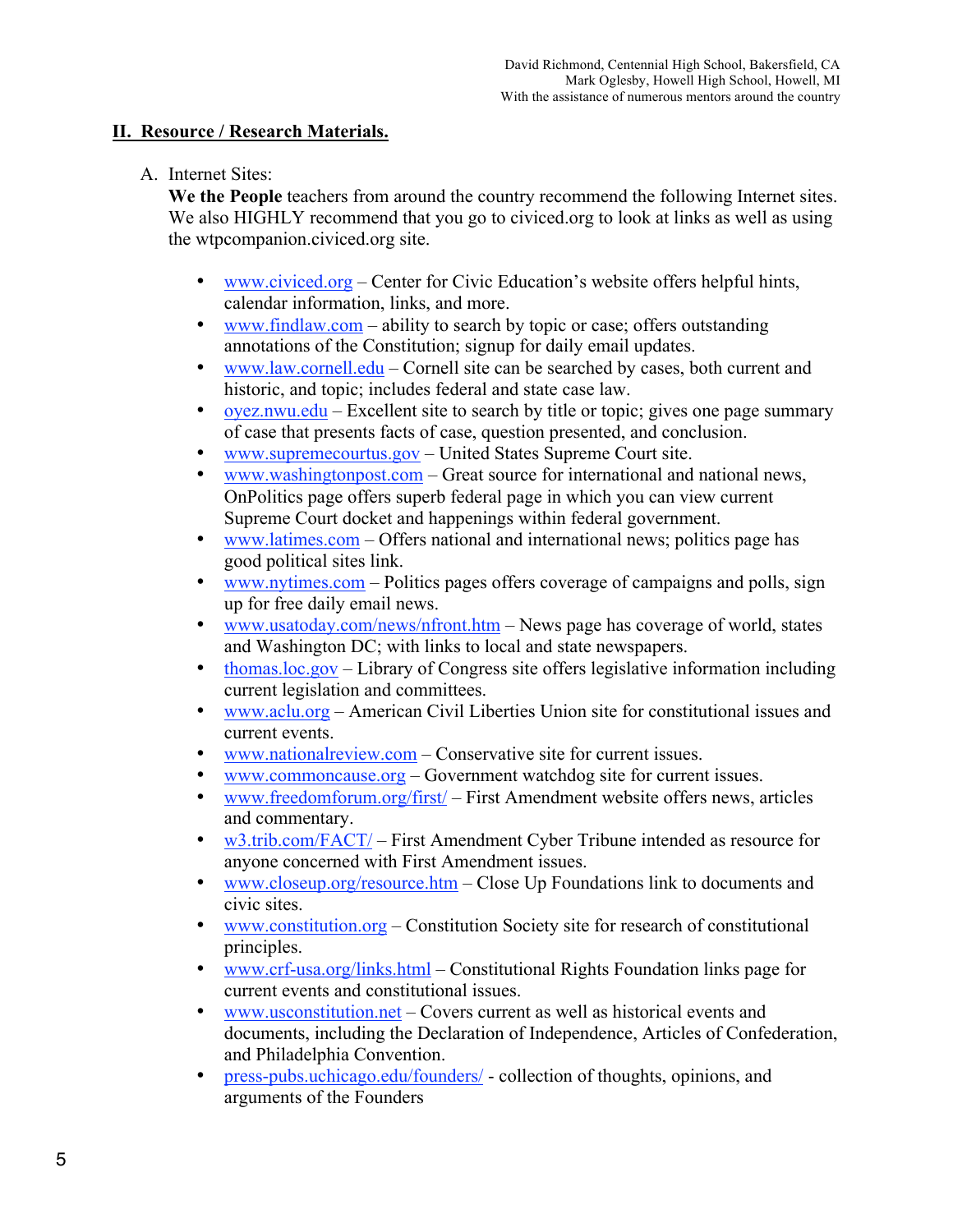## B. Books

**We the People** teachers from around the country recommend the following books. This is a list of basic books that some teachers use and does not include each book that might be used entirely or in part. They are intended to supplement your teaching and preparation. Not included in this list but something that might be useful would be any compilation of great American court cases. We HIGHLY recommend that you go to civiced.org and look at Margaret Branson's recommended reading list, as well as to www.cawtp.com to look at the suggested reading list

- The Federalist Papers, any editor The writings of Alexander Hamilton, James Madison and John Jay in support of the proposed Constitution. A must for Unit Two but beneficial to all units.
- Anti-Federalist Papers, any editor The various writings of those opposed to the Constitution. A must for Unit Two but beneficial to all units.
- Major Problems in Constitutional History, Volumes I & II, Kermit L. Hall A collection of primary sources and analytical essays on important topics in US history from pre-colonial times (including the Magna Carta) to the present. Useful for every unit to varying degrees.
- The Young Oxford Companion to the Supreme Court, John J. Patrick Excellent sourcebook for concepts, cases, and constitutional issues. Easy to use alphabetical format allows students to grasp points quickly. Units Three, Four and Five will depend on this but other units will find use for it.
- The Bill of Rights A User's Guide, Linda R. Monk Covers the Bill of Rights Amendment by Amendment with a history of the right and how the right has been applied and interpreted. An outstanding resource for Unit Five. The chapter on the 14<sup>th</sup> Amendment is excellent for Unit Four. The other units will find the sections on the idea, history and future of rights helpful.
- Understanding the Constitution, J.W. Peltason Constitutional annotation section by section with case references throughout. Useful as a teacher's resource and for individual student research depending upon the constitutional topic.
- Comparative Lessons in Democracy, Center for Civic Education a useful resource that can help with Units One and Six. It offers lessons comparing the United States with the Czech Republic, Hungary, Latvia, Poland and Russia, including copies of Constitutions of five Eastern European nations.
- Civitas: a Framework for Civic Education, Center for Civic Education a valuable civics resource that includes terms, quotes, and outlines to enhance civic education.
- A Practical Companion to the Constitution : How the Supreme Court Has Ruled on Issues from Abortion to Zoning, Jethro K. Lieberman – a comprehensive reference book of Constitutional issues as interpreted by the Supreme Court.
- Constitution and/or Criminal Law Study Guide, any publisher such as Emanuel, Gilbert or WestLaw – A useful resource that breaks down constitutional issues in a clear format with applicable language and important cases. Useful as a teacher's resource and individual student research depending upon the constitutional t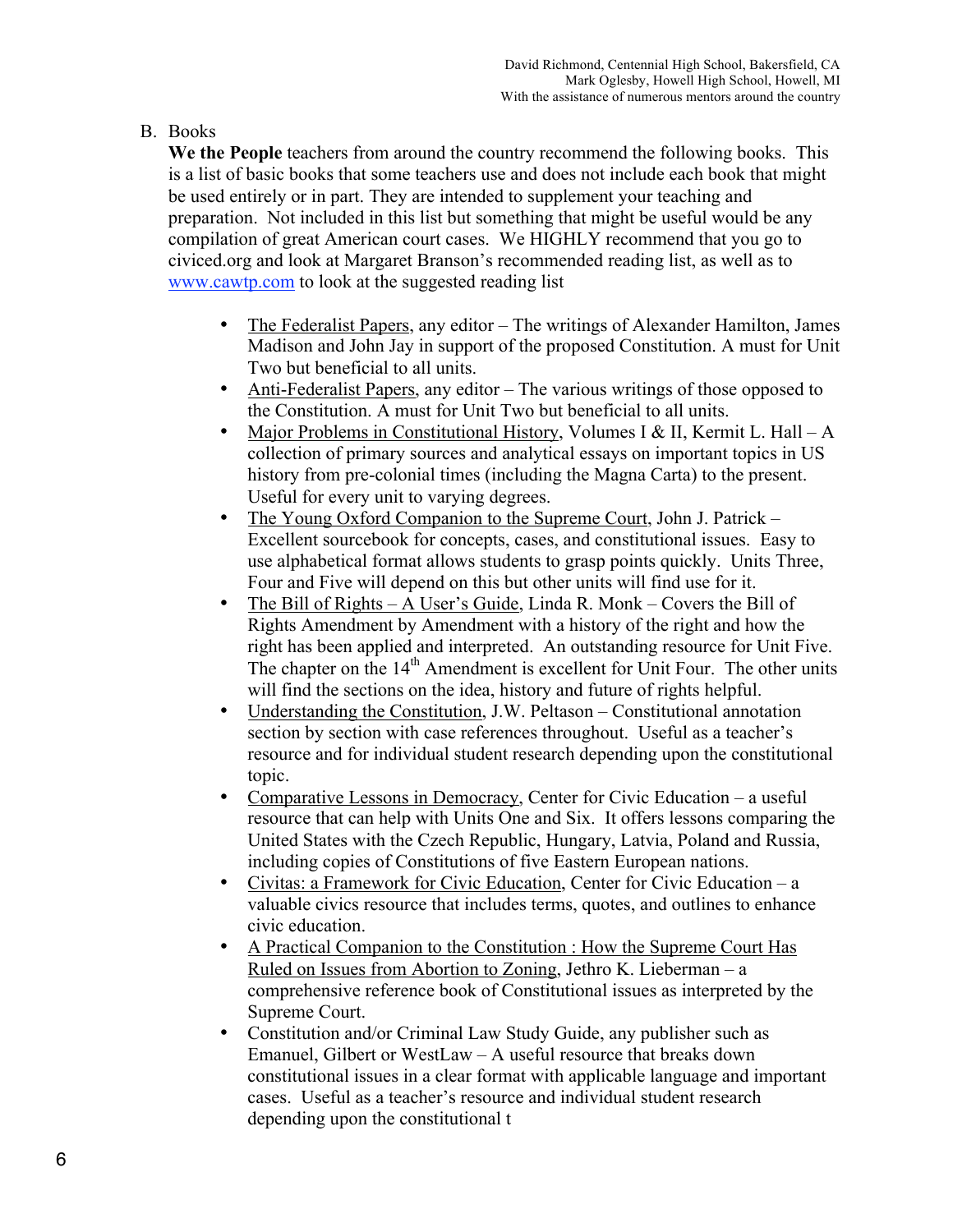C. **Court Cases**: We no longer provide a list of court cases because to do so would lead to a list so large that we believe it loses it effectiveness. We also believe that the new text and teacher's edition provide you and your students with enough court cases to address the needs found in a culminating hearing. We do suggest that teacher's use the **civiced.org links** and **wtpcompanion.civiced.org** to have students research cases.

### **III. How do you set-up a class into unit teams?**

There are multiple ways to set up a team with advantages and disadvantages to each. While the questions of who puts the team together, when it is done, and do you change it are varied, the **We the People** teachers from around the country have recommended that each unit be well rounded and include the following:

- Taskmaster: Someone who will keep the group focused on the task at hand, isn't afraid of pushing their team members and demanding that all do their share.
- The Writer: A person who can formulate a well-written, clear argument and response, as well as assist others in their writing. This person might play the role of editor.
- The Researcher: A student that understands how to access all research materials, such as traditional, Internet, and other electronic resources.
- Risk Taker / Talker: Someone who is willing to jump on a question from the judges right away, with clear points, thus allowing the rest of the group members to compose a response.
- Reflector: A person that is able to listen to the question, analyze the team's response, and state the points the group might have missed.
- The Heart: A student that is able to bring passion, emotion, and heart to the group response. However, this is not drama. Make sure students do not overdo it.

It is suggested that you spread out and balance your stronger students and your less assertive students to have a balanced team.

As to selecting the groups, there are three general suggestions:

- 1. Teachers select the team: You have the ability to balance the needs of each student with the needs of the team. Observing for a period of time will allow you to know the strengths and weaknesses of each student. The one area in which you might need help is on class chemistry. If you have not had the students before, you might be unaware of conflict, resentments that have built up, and friendships or relationships that deter from working and learning together.
- 2. Students select the team: You might create more comfort by allowing students to select their fellow unit members, and you could enhance the chemistry of the class and groups. However, the obvious problem is that students tend to focus upon friends and thus, sacrifice balance and the needs of the team / class.
- 3. Combination of Teacher / Student: There are a variety of methods you can use in the combination approach…
	- a. You can have students communicate with you the names of two or three other students they would like to work with or would not like to work with.
	- b. You can make preliminary groups and then have students give you written comments on each group and how they would improve.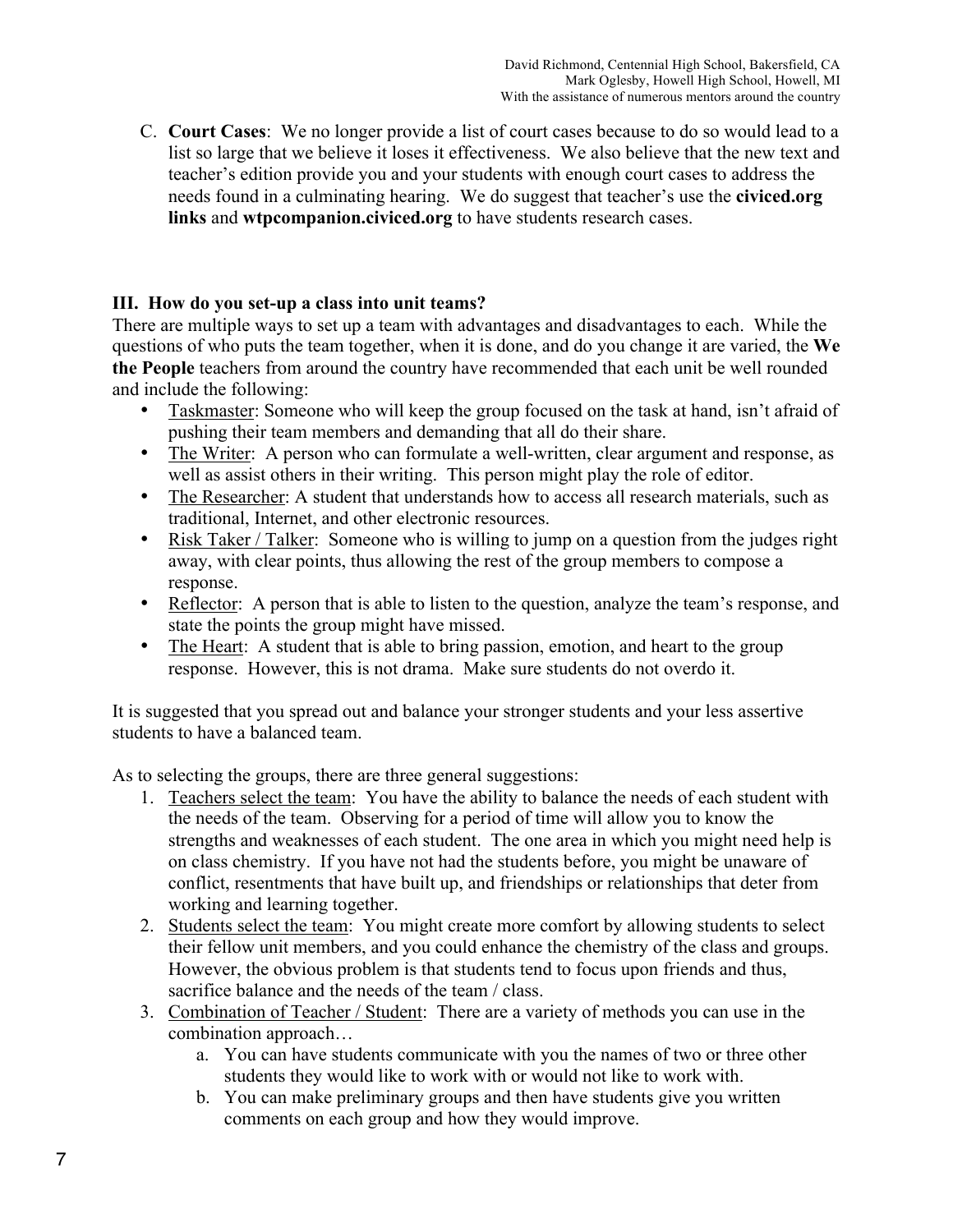c. You can identify six student captains and simulate a draft. Having those captains sit down with you and select the members of their unit, allowing trades, until both sides feel comfortable with the team.

The best time to select the unit groups again varies from teacher to teacher based upon past experiences. Again, there are a number of options you could utilize:

- Identifying the units in the first week of school. This would give them plenty of time to work together and get to know one another. However, personality burnout is a reality. Another problem is that you don't know the students that well and you may not have enough information to decide early. A final problem with this approach is that once you have identified the unit that they will be focusing on, students tend to become too focused on that unit and not pay attention to the rest of the material.
- You can wait about a month and identify groups at that point. This allows you time to get to know the students, how they interact with each other, and their strengths and weaknesses. It also allows you to go through much of the curriculum and give each student a good foundation.
- Some teachers wait until they have finished the entire curriculum before they put students into the groups. This is good because all students have a solid foundation in all six units of the **We the People** curriculum; however, this does limit your preparation time for the competition.

It is important to understand that the farther you go in competition, the more challenging the interpersonal dynamics of a class can become. You will have low points where they are getting on your nerves and on each other's nerves. Finding time to "play" and bond is key to a fulfilling experience. Movie nights, lock-ins, outings, ropes courses, and pizza days are all possible ways to lighten the atmosphere.

# **IV. Suggestions for the Four-Minute Prepared Statement:**

District questions are available at any time from the Center's website. Some teachers give them out immediately, others give them out as a unit is being covered, and still others wait until the curriculum has been covered. Successful teams have any one of these three options. Whenever you choose to distribute the questions, it is best if you establish deadlines and require multiple drafts.

Options vary on how a group approaches the questions. Each member of a unit can write an answer to a question and the group can then look at the best points of each. Individual questions can be divided into parts with each student taking a different part then the group collaborating on the transitions. Still, a third option is to divide the three unit questions between group members and have those members responsible for one question in its entirety.

Whatever option you choose, here are some suggestions for preparing the question:

- Know what the concepts and topics are in each question and be able to apply them to multiple issues and events. Place less emphasis on the overall four-minute answer and more on the understanding of these concepts and topics.
- Construct unit and question outlines.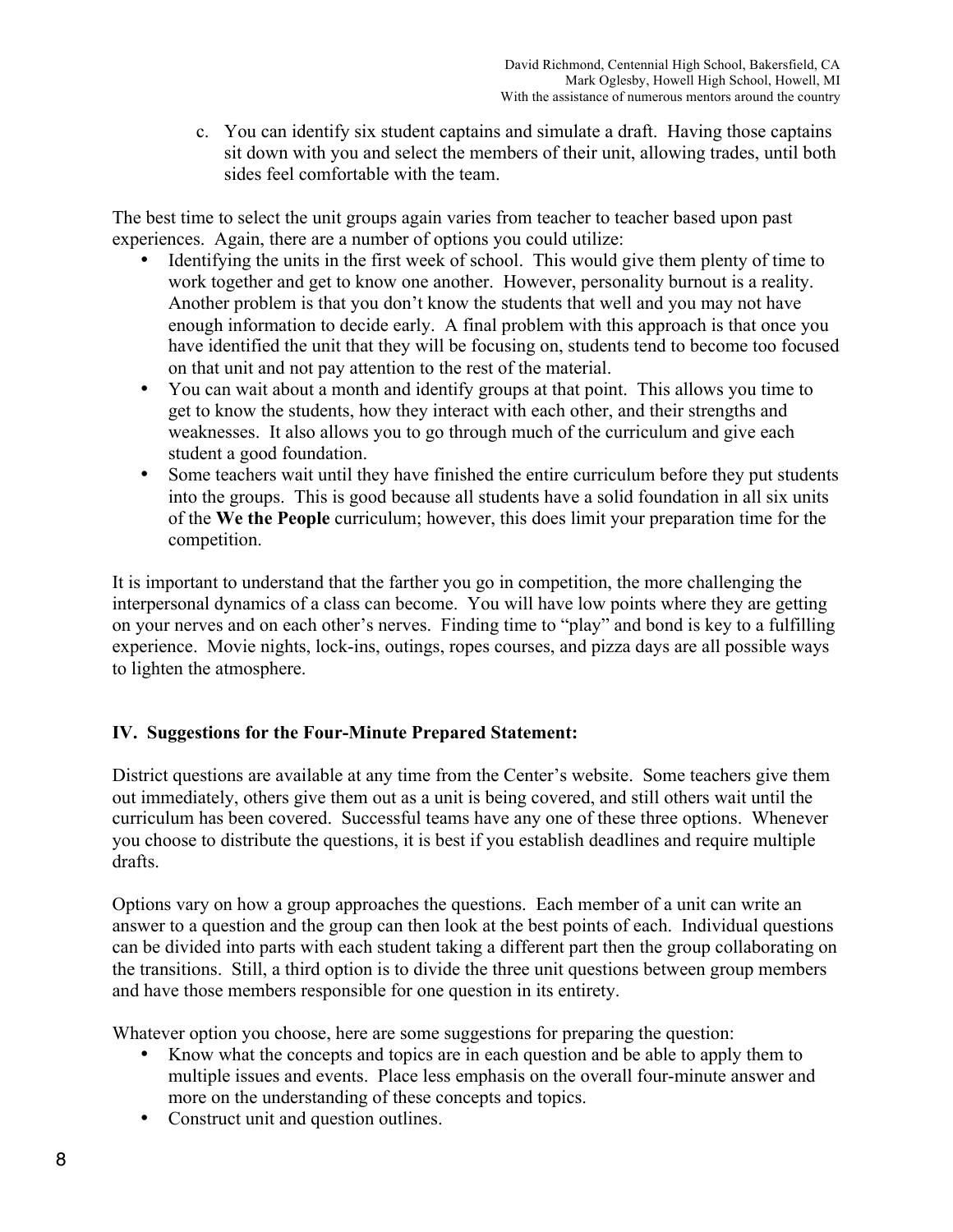- Create a timeline, data and background information needed for each question.
- Bring in supporters / other teachers / local college professors to assist you and the students.
- Work on the delivery of group answers and their presentation skills. It could be helpful to have a local speech coach assist with this.
- Have debates within units or with the class on each question.
- Have one person take part of question and/or unit and teach the other students.
- Use newspapers, magazines, and news for current events that apply the units and questions.
- Use quotes, data, and other information outside of the text to enhance and make their four-minute presentation as unique has possible.
- Use the Center's Judges Training Video.
- Refer to Deanna Morrison's Analyzing the Question Guide.

### **V. Suggestions for Six Minute Follow-Up Preparation**:

In preparing for the follow-up portion of the competitive or non-competitive hearing, you want to constantly drill students individually and in the unit groups. The more discussion you have in class the better prepared the students will be. Have students brainstorm possible follow-up questions. Although there is little ability to predict what will be asked by a specific judge as a follow-up question, there tends to be a general trend to these questions. They tend to be openended, not necessarily specific. They tend to focus on historical events with contemporary application. It is important that students relate current events to the fundamental principles, including but not limited to federalism, constitutionalism, republicanism, individual rights, and consent of the governed.

Other Recommendations:

- This activity requires tremendous listening skills. Students must first hear the question, and then they must hear each other. Any activity that develops student's listening skills will pay off in the future.
- ATDQ (answer the darn question). First and foremost, students need to make sure that they are responding directly to what the judge asked. Sometimes, when a judge asks why the sky is blue, students will go off onto a tangent to explain why the sky is orange. You must work with students to avoid this.
- Use one-minute topical questions to prepare them in class.
- Have other units ask questions. Pair them off to go through rapid-fire activity of Q&A.
- Ask questions from the book, especially the What Do You Think questions.
- Try to make sure that students are well grounded in constitutional case law in order to apply the right case to the right issue.
- It is advisable that you have students do some sort of current events work over the course of the class. Keeping up with what is going on and developing a collection can be helpful as you prepare for the hearings.

Matt Gutwein, a judge at the national competition, first presented the following list of recommendations to answering a question at the 2000 Western Summer Institute: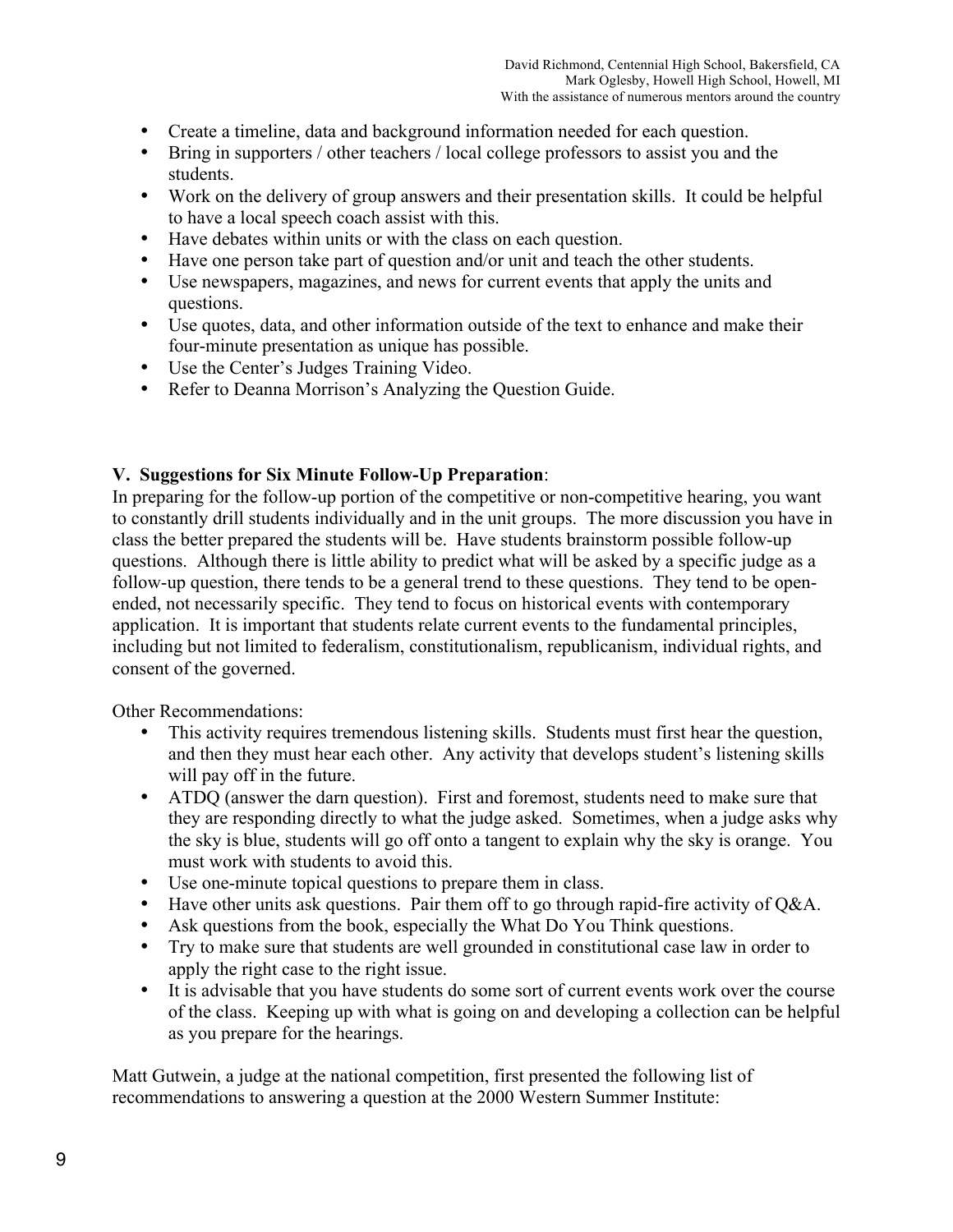- 1. **Use the language of the Constitution**: Republican, Establishment Clause, Sovereignty, Commerce Clause, Necessary and Proper Clause, Constitutionalism, Separation of Powers, etc.
- 2. **History**: Each provision of the Constitution has its own history; each question implies its own history.
- 3. **Precedent**: Case Law. There are three items that you can present. a) outcome of case, b) fact patterns of case, c) a test to establish a way to think about issues.
- 4. **Philosophy**: Legal, political, moral philosophies have much power with judges. Remember, ideas have power!!
- 5. **Policy**: In other terms, Targeted Philosophy. A political approach or academic evidence that support a certain view.
- 6. **Recognition of Competing Views**: Showing an understanding that most political and constitutional issues have more than one side.
- 7. **Historical Example**: Most arguments can be framed with an example in history, i.e., presidential abuse…. Lincoln during Civil War, Wilson during WWI, FDR and Japanese Internment. i.e., Participation Counts; Election of 1960, Activist Supreme Court, Election of 1976, Election of 2000.
- 8. **Contemporary Example**: What's going on in your community, state, country, or world that relates to the topic. Obviously, the Election of 2000 has plenty of examples. What conflicts are currently being discussed?
- 9. **Famous People**: Name-dropping like Gideon, Black, Frankfurter or a quote by some expert in field is always impressive.
- 10. **"Short Anecdotes"**: There are both books on Presidential Anecdotes and Congressional Anecdotes that might provide good and entertaining stories to illustrate a point.
- 11. **Opinion**: Only after you have developed some of these other areas should you come out with a strong opinion.

### **VI. Suggestions for Grading a** *We the People* **Team**

There are many different ways to approach grading a **We the People** team. Whether it is the only text, a supplemental text, a program done entirely in class or outside of class, it is recommended that you make each step a graded assignment. As you work to prepare your students for competition or the non-competitive culminating activity consider how you can grade the terms, lesson questions, discussion, unit hearing questions, and practice hearings and followup questions. However you choose to grade, make sure it fits within your school policy. Here are a few suggestions from teachers around the country.

- Incorporate peer grading into the practice hearings and follow-up questions. You can also use your students to create and ask follow-up questions for each unit.
- Establish participation points as a large percentage of your grade. This should encourage student participation in discussion and hearings. Of course, this may be dependant on your local education policy on grading.
- Have students sign contracts at the beginning of the year. Clearly state what is expected of them and what the ramifications will be if they don't honor the contract.
- Do not underestimate the effects of bribery. You can give them a certain letter grade or percentage point increase based upon their performance and placement at district, state, and or national competitions.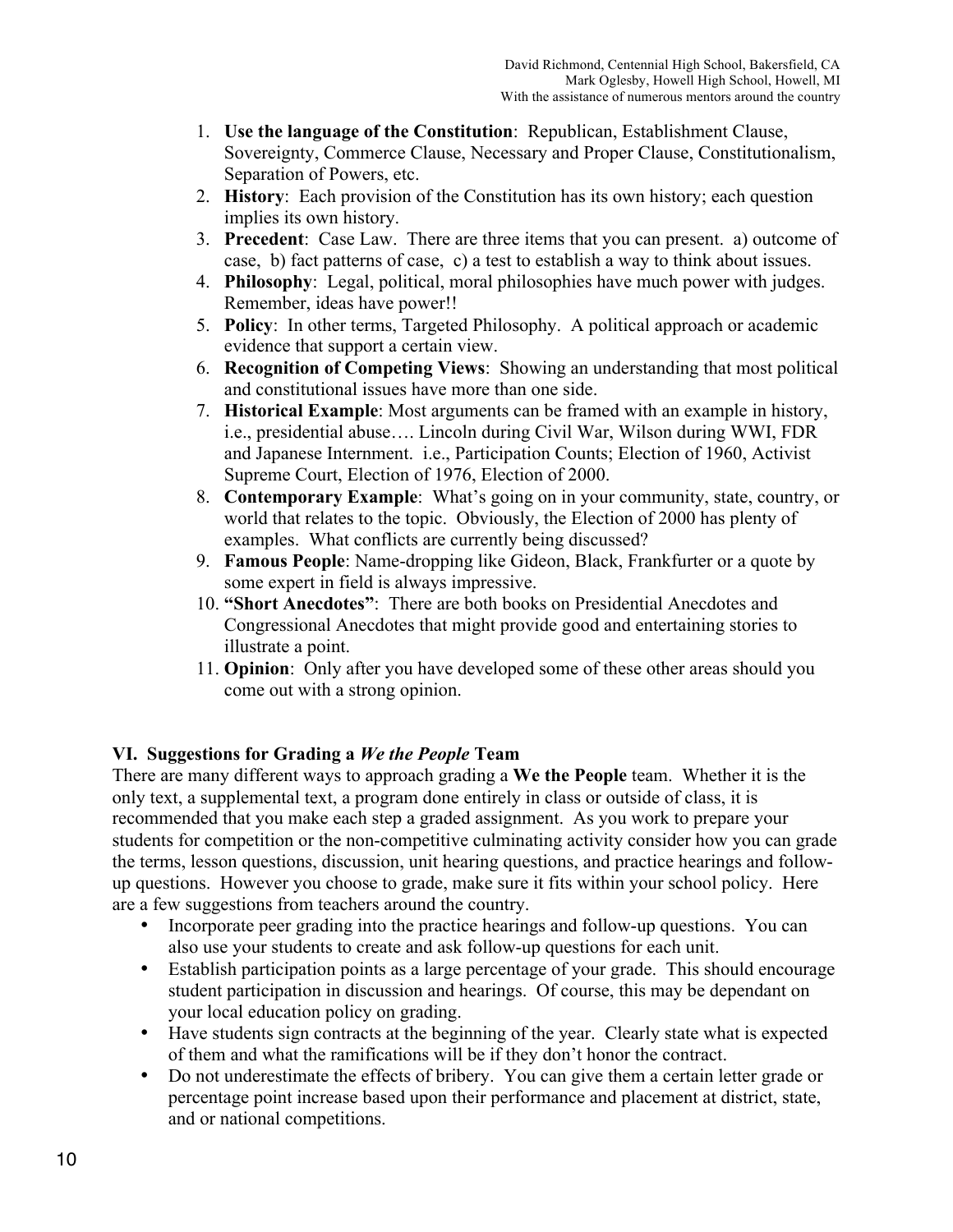- Grade individual components for each hearing question, including individual follow-ups.
- Grade the unit as a whole for meeting deadlines and requirements. This will put some pressure on students to be team players and contribute their fair share but it might also lead to one or two people to do all of the work.
- Establish a progressive grading scale based upon level of production and/or participation.
- Grade participation based upon number of contributions, use of supporting evidence, and coverage of topic.
- Videotape the hearings.
- Use the district competition as a grade. The district coordinator will have your scores if you wish to use them as a reference.

### **VII. Suggestions for Building Support Systems:**

To have a successful program, you need to have the support of the school, school district, administration, school board, parents, and community. To succeed in building a strong support system you need to promote the curriculum and the competition. The following are some suggestions that teachers have used to create a good support network.

- Try to include as many staff members as possible. Use your English Department to assist in the speech writing. The more they get involved and see what students do and learn, the more they are apt to be strong supporters in the long run.
- Invite the principal, other administrators, school board members, and district personnel to class to assist in judging a mock competition or class discussion. Also, use any contacts they might have to expand your support group.
- Invite members of your Parent Association to participate.
- Reach out to the city/county/state officials; have them judge in the classroom or at the competitions or just visit your classroom to speak with your students.
- Identify lawyers (local/state bar association) and scholars in your area that you can invite to participate in the program by presenting, judging, or supporting a unit.
- Have a parent information night and use the parents' network to connect with anyone that might be interested in assisting you.
- Advertise and promote your program through email, letters, memos, newsletters, school and district publications, and local media.
- In your correspondence update all interested people on your progress and invite them to district and state competitions.
- Continue to stay in contact with alumni (the Center for Civic Education also has an alumni network) and invite them to the classroom and competitions.
- Invite potential future students to competitions. Write letters to the next year's team.
- Present to as many groups as you can for practice, including service clubs, library and historical associations, political parties, nonprofit organizations, city councils, school boards, PTO, etc.
- Contact your state and district coordinators for assistance.
- Contact the press, including local newspaper and television outlets. Distribute the Center's two minute press video. Get in touch with your local and state public access channels.
- At the elementary level, get parents to sponsor individual units as team parents. Have a practice demonstration at Open House.